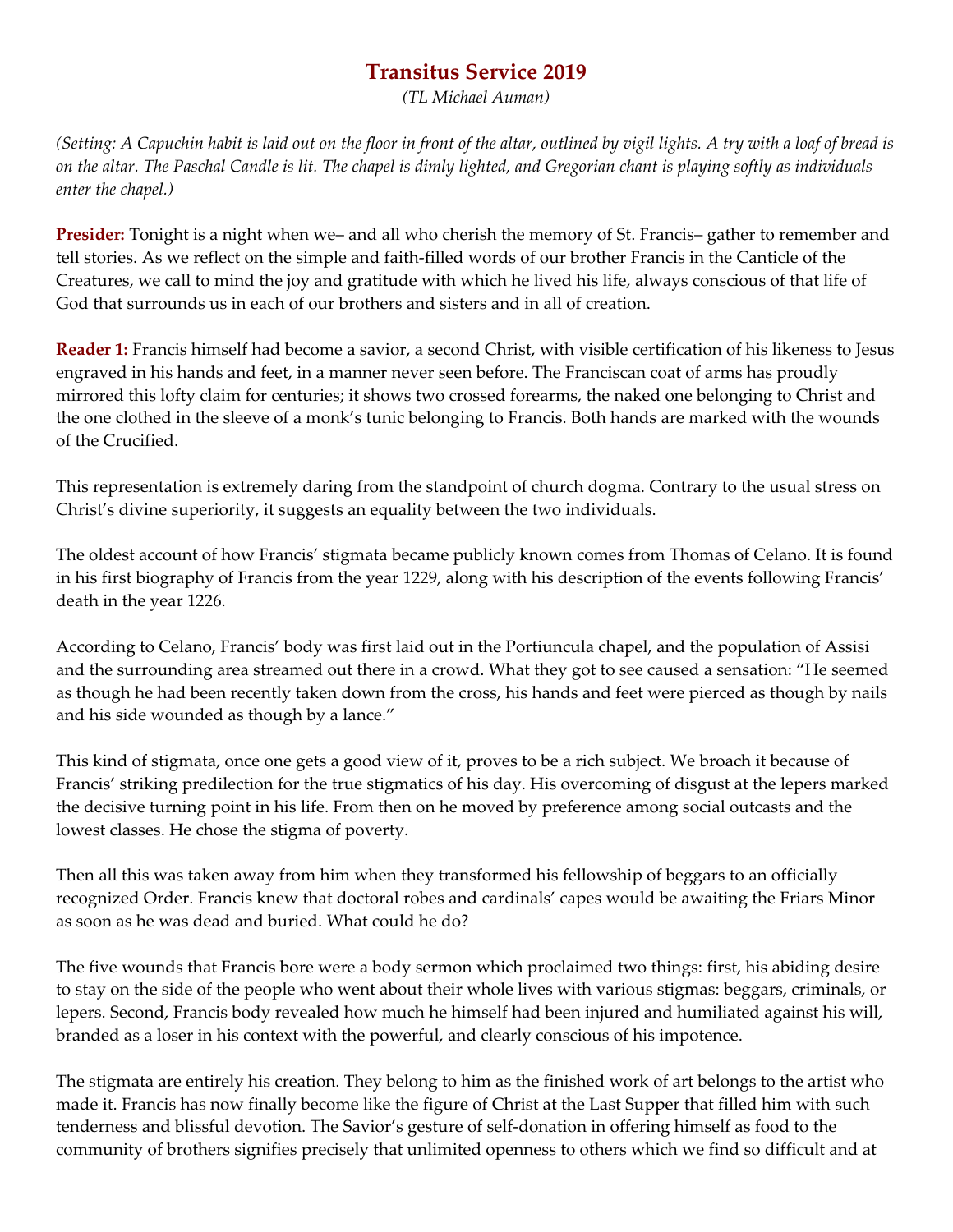the same time so desirable. Bourgeois loneliness, with its acquisitive ego, found an ideal image "in those days," and since then it carries it around everywhere, looking for redemption like the wondering Jew.

## **Homily**

**Reader 2:** Thomas of Celano, wrote: "After Francis had rested a few days in that place so dear to him, knowing that the time of his approaching death was at hand; he summoned two friars who were his especially beloved sons.

While the brothers were weeping very bitterly and grieving inconsolably, the holy man commanded that bread be brought to him. He blessed and broke it and gave a small piece of it to each one to eat. He was recalling that most holy supper which the Lord celebrated as his last supper with his disciples. He did all of this in reverent memory of that supper, showing thereby the deep love he had for his brothers.

#### **Breaking of bread**

*Presider holds up the loaf of bread in silence; then places on the altar and begins to break it. Reader 1 then picks up the tray and holds it for the presider as he continues to break bread and distribute to the congregation as they approach him. (Soft piano music is played during this time)*

**Reader 2:** This is the story they tell: As the companions stood around his bed, Francis struggled to his feet and sat down on the floor. Then he took off his clothes, and remained sitting there, naked on the ground. He laid his left hand over the scar in his right side so that no one could see it. Then he said: "Forgive me, but it must be. I hope God inspires you now to do what is right."

The companions began to cry. One of them, who was responsible for Francis at the time, realized that Francis wanted to strip off even the clothing that the Rule allowed him. So he took the tunic and the drawers and said: "Francis, I'm now lending you this tunic and the underwear. Don't you dare give them away, because they don't belong to you."

Francis folded his hands and agreed. Then he said: "You know now how I wish to die. As soon as death occurs, you must undress me just as I did before, lay me on the ground, and let me lie there for as much time as it takes to walk a mile." As soon as the time arrived, the companions did just as Francis had desired of them, just before his death.

Francis then commanded that a hair shirt be put upon him, and that he be sprinkled with ashes, for he was soon to become dust and ashes. Then, when many brothers had gathered about, whose brother and leader he was, and while they were standing reverently at his side awaiting his blessed death and happy end, his most holy soul was freed from his body and received into the abyss of light, and his body fell asleep in the Lord.

As Francis died, an exaltation of larks is said to have flown over his hut, singing.

#### **Psalm 142 is sung**

**CANTOR: With all my voice I cry to** *you***, O** *God;* **ALL: with all my** *voice* **I en***treat* **you.**

**CANTOR: I pour our my** *troubles* **be***fore* **you; ALL: I tell you** *all* **my dis***tress***.**

**CANTOR: While my Spirit** *faints* **with***in* **me, ALL: but you, O God,** *know* **my** *path***.**

**CANTOR: On the way where** *I* **shall** *walk***, ALL: they have hidden a** *snare* **to en***trap* **me.**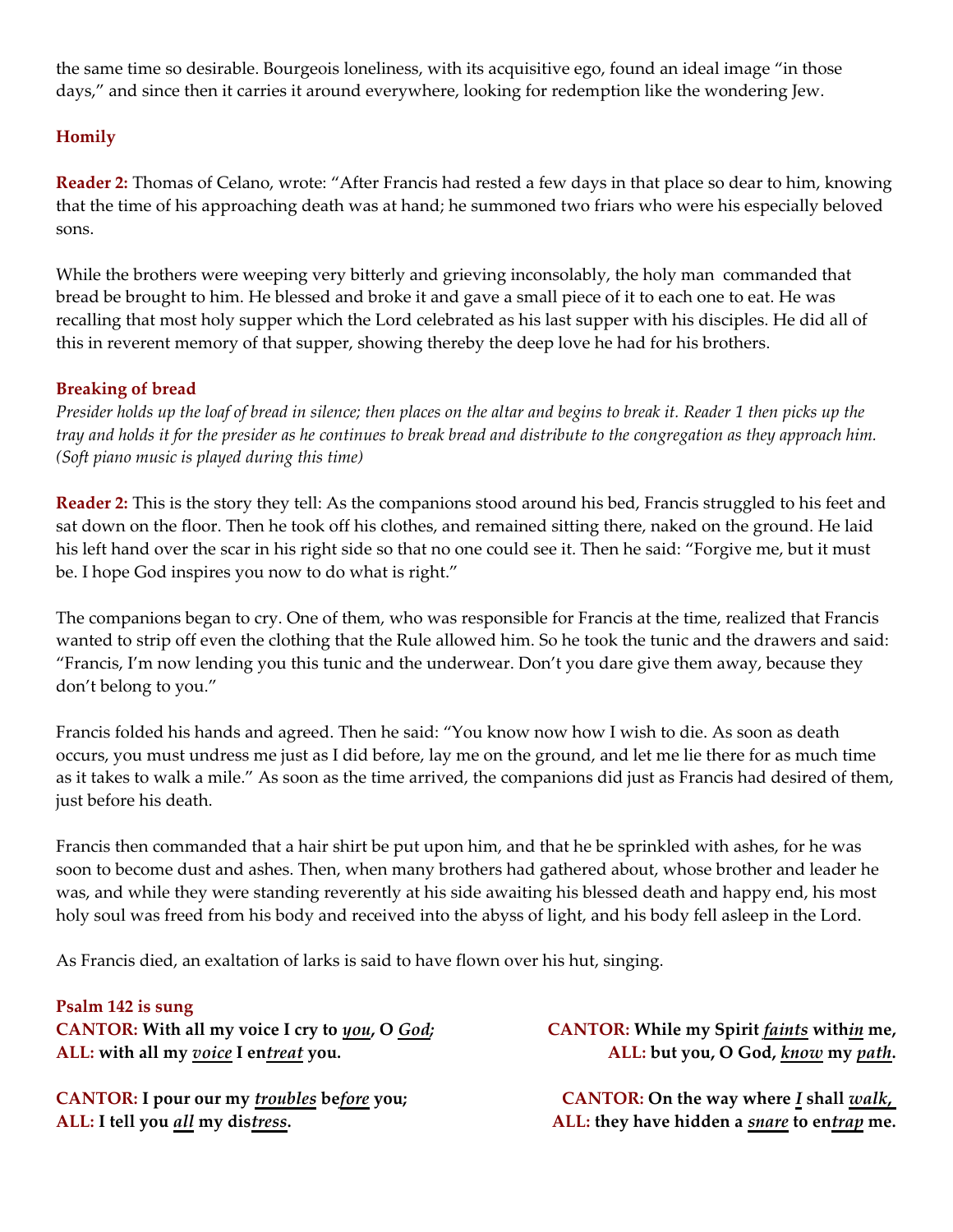**CANTOR: Look on my** *right* **and** *see***, ALL: there is not one who** *takes* **my** *side***.**

**CANTOR: I have no** *means* **of es***cape***, ALL: no one cares what** *happens* **to** *me***.**

**CANTOR: I cry to** *you***, O** *Lord***, ALL: I have said:** *You* **are my** *refuge***.**

**CANTOR: Listen, then,** *to* **my** *plea***, ALL: for I am in the** *depth* **of dis***tress***.**

**CANTOR: Rescue me from** *those* **who pur***sue* **me, ALL: for they are** *stronger* **that** *I***.**

**CANTOR: Bring me** *out* **of this** *prison***, ALL: and I shall** *praise* **your** *name***.**

**CANTOR: The saints will as***semble* **a***round* **me, ALL: because of your** *goodness* **to** *me.*

> **CANTOR: Give glory to** *God* **the Cre***ator***, ALL: who made both** *heaven* **and** *earth***,**

**CANTOR: To Jesus, the** *Christ***, the** *Lord***, ALL: whose dying and** *rising* **have** *saved* **us,**

**CANTOR: To the Spirit who** *dwells* **in our** *midst***, ALL: both now and for***ever***. A***men***.**

**CANTOR: With all my voice I cry to** *you***, O** *God***; ALL: with all my** *voice* **I en***treat* **you.**

#### **Prayers of the Faithful**

**Presider:** The call to rebuild God's house and embrace the leper continues in service to God's people, in ministries both new and old. We pray now that the light of Christ will continue to inspire compassionate service to God's people.

**Reader 1:** For Pope Francis, all our bishops and priests, brother friars and nuns, sisters and seculars, may we always follow the calling of the Lord to rebuild His house, the Church…let us pray to the Lord…

For the Church, may she expose and untangle the errors of this age and always seek God's truth… let us pray to the Lord….

For those who come to us seeking relief from their sufferings, either bodily or spiritually, let us always ease their pain and feed their souls… let us pray to the Lord…

For those who exist on the margins of life, let us help them to gain dignity through prayer; food and shelter by help with resources; and love by personal contact and relationships… let us pray to the Lord…

For the young who seek a life filled with the love of God, let us share the gifts of our Franciscan charism and journey with them to knowing Christ… let us pray to the Lord….

For those whose physical pain leads them to despair and for those whose illnesses are channels of your love, may we always be there to bring them hope… let us pray to the Lord…

For those who have died, like Francis and Clare before us, may we all joyfully meet Sister Death, knowing that the Lord awaits us… let us pray to the Lord…

#### **Presider: Closing prayer**

Praise and bless my Lord and given Him thanks and serve him with great humility. May the Lord bless us an keep us. Amen